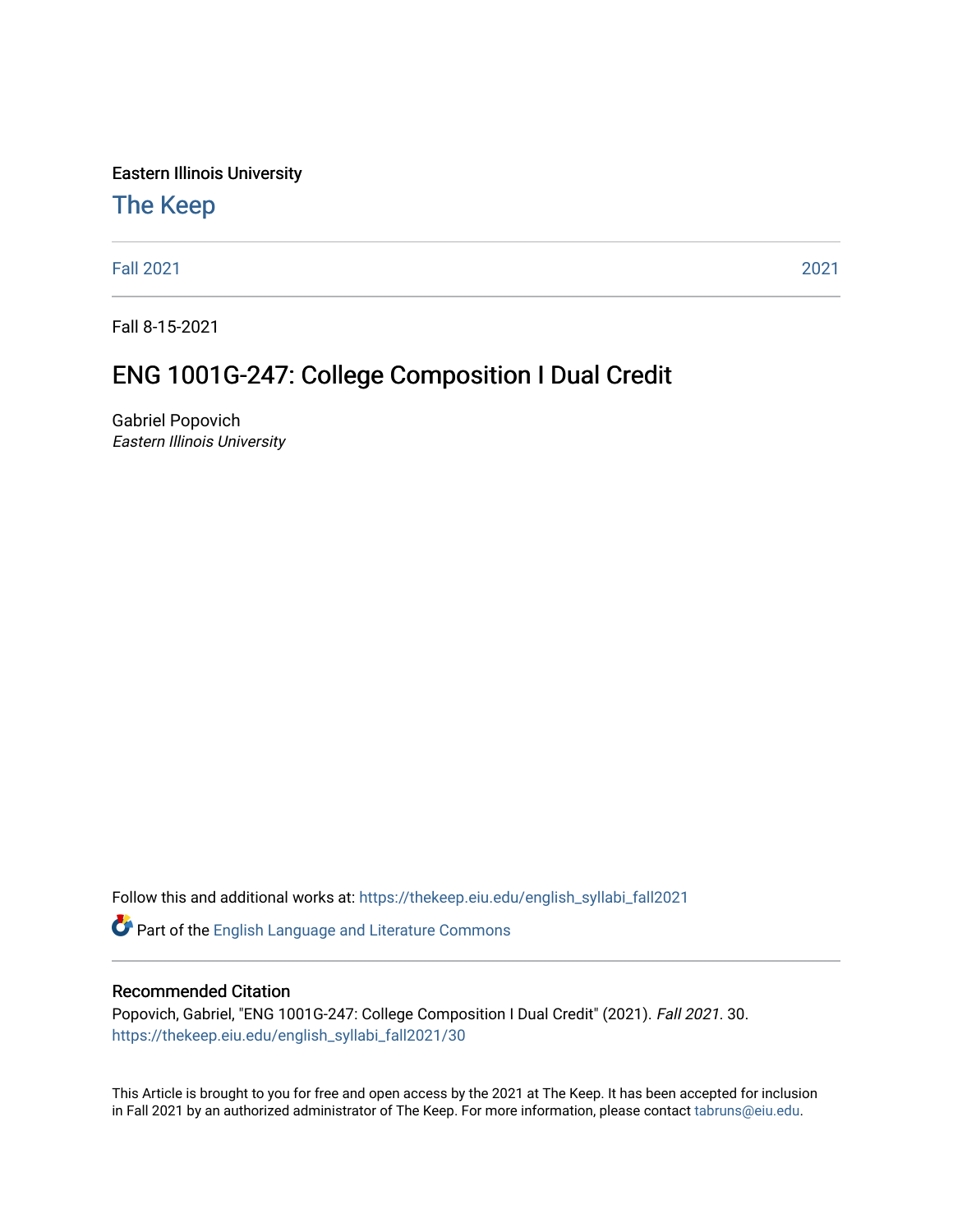

Eastern Illinois University - High School District 214 ENG 1001G Composition and Language / 63290 College Composition LEE INCOLUSE Dual Credit - 3 semester hours - Fall 2021 **Discover** your future.



| <b>INSTRUCTOR: Gabriel Popovich</b> | START DATE: August 11, 2021                    |
|-------------------------------------|------------------------------------------------|
| EMAIL: gabriel.popovich@d214.org    | END DATE: December 10, 2021                    |
| PHONE: 847-718-5830                 | PERIOD AND TIME: 8 (1:40-3:00) every other day |
| MODALITY: face-to-face              | LOCATION: RMHS room B222                       |

#### SYLLABUS CONTENTS

- A. Course Description
- B. Prerequisite Information
- C. Student Learning Outcomes/Competencies
- D. Course Materials / Textbook
- E. Class Outline and Calendar
- F. Assignments
- G. Student Evaluation and Grading
- H. Course Withdrawal Information
- I. Academic Dishonesty
- J. Students with Disabilities and Academic Accommodations
- K. Miscellaneous

#### **A. COURSE DESCRIPTION**

A course in the reading and writing of expressive, expository, and persuasive essays. Attention is given to effective expression, clear structure, adequate development, and documentation of sources. C1 900R WC

#### B. **PREREQUISITE INFORMATION**

ENG 1000 or proficiency in basic skills as determined by the English Department. C1 900R Note: A grade of 'C' or better in ENG 1001G, ENG 1002G, and CMN 1310G or in accepted substitutions is a requirement for the Bachelor's degree at Eastern as well as a General Education requirement.

SAT EBRW score of 430 or better.

#### **C. STUDENT LEARNING OUTCOMES/COMPETENCIES**

At the conclusion of the College Composition course, students should be able to

- "develop effective writing processes for producing documents
- produce informative, analytical, evaluative, and persuasive prose
- implement reading processes to evaluate sources
- adapt written texts to suit the text's purpose, audience, genre, rhetorical situation, and discourse community

• recognize how to transfer their writing processes, understanding of rhetorical principles, and genre awareness to other writing situations

- find appropriate sources through secondary research, including the use of academic databases
- integrate sources ethically and appropriately using at least one recognized citation style
- use effective language and delivery skills through speaking opportunities
- present work in edited American English"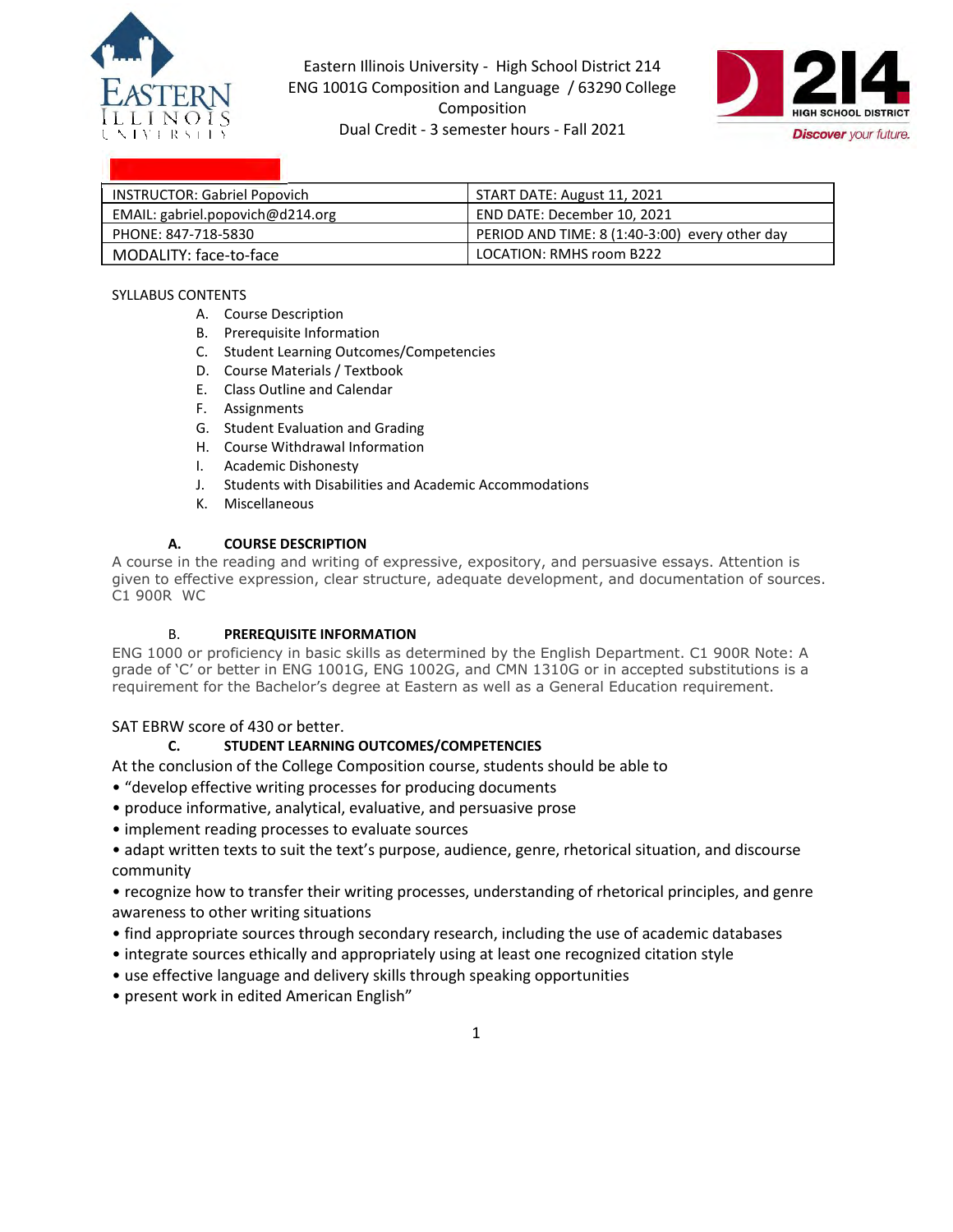

-

Eastern Illinois University - High School District 214 ENG 1001G Composition and Language / 63290 College Composition Dual Credit - 3 semester hours - Fall 2021



## **D. COURSE MATERIALS/ TEXTBOOK**

*Grassroots The Sundance Reader*

#### **E. CLASS OUTLINE AND CALENDAR**

Students will write a variety of essays, including: comparison essays,, cause and effect essays, personal narrative essays, process essays, informative/narrative essays, persuasive essays,summary/ analysis/ response essays, analytical essays, humorous essays, definition essays, and reflective essays.

| <b>WEEK</b>       | <b>ASSIGNMENTS AND ACTIVITIES</b>                                        |
|-------------------|--------------------------------------------------------------------------|
| WEEK 1            | "Neat vs. Sloppy" or "The Nerdification Proclamation"                    |
| WEEK <sub>2</sub> | "Why We Crave" or "All Junk All the Time"                                |
| WEEK 3            | "Arm Wrestling with My Father" or "Four Directions"                      |
| WEEK4             | Addition #1 to Portfolios                                                |
| WEEK <sub>5</sub> | College Application Essay *                                              |
| WEEK 6            | "Try Talking to Neighbors" OR College Interview Paper                    |
| WEEK <sub>7</sub> | "How to Avoid" or "The Siesta Solution" (or "Living with Contradiction") |
| WEEK 8            | Addition # 2 to Portfolios                                               |
| WEEK <sub>9</sub> | SAR* "The Wisdom of Taylor Swift" or Cellphones or Porn                  |
| WEEK 10           | SAR* "The Wisdom of Taylor Swift" or Cellphones or Porn                  |
| WEEK 11           | Group Research Project*                                                  |
| <b>WEEK 12</b>    | Group Research Project*                                                  |
| WEEK 13           | Addition #3 to Portfolios                                                |
| WEEK 14           | "Another Road Hog" or "Horizontal Slices of Poverty" (or "So Much Hate") |
| WEEK 15           | "Advice to Juniors" or Commencement Address                              |
| WEEK 16           | Final Portfolio Addition/Reflection                                      |

#### F. **ASSIGNMENTS**

All major essays are worth 100 points.

#### G. **STUDENT EVALUATION AND GRADING**

Students who enroll in this dual credit course will receive a grade on both a High School District 214 and Eastern transcript. Policies related to these grades are outlined below.

Course grades will be determined according to the following categories:

| Category          | <b>Percentage OR</b><br><b>Points</b> |
|-------------------|---------------------------------------|
| Essays            | 1,000                                 |
| Participation     | 100                                   |
| <b>Book Talks</b> | 100                                   |
| Portfolio         | 100                                   |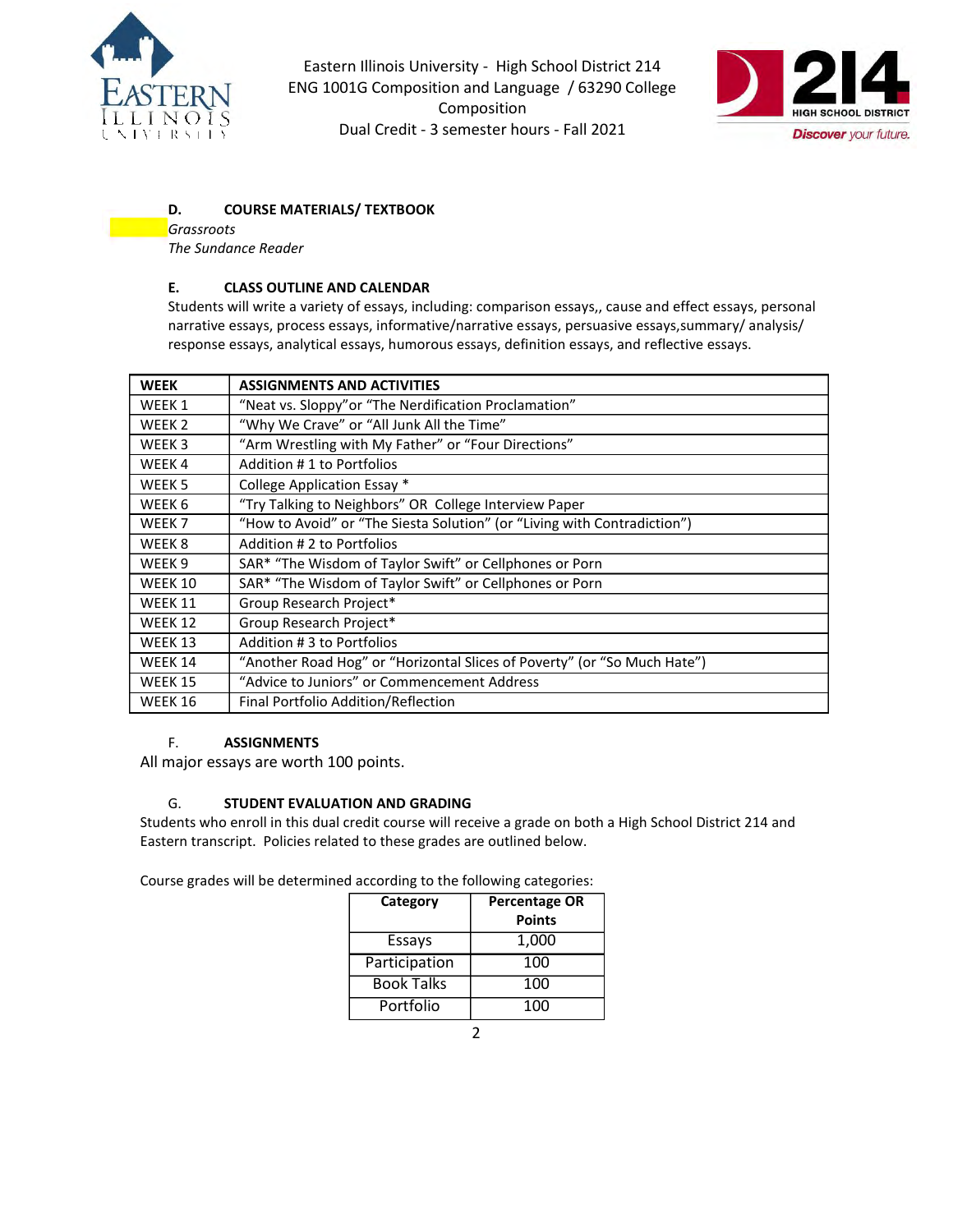

Eastern Illinois University - High School District 214 ENG 1001G Composition and Language / 63290 College Composition LEE INCOLUSE Dual Credit - 3 semester hours - Fall 2021 **Discover** your future.



TOTAL 1,300

The course will use the following grading scale:

- $A = 90 100%$
- $B = 80 89%$
- $C = 70 79%$
- $D = 60 69%$
- $F = 0 59%$

Late work will be accepted but will be marked down one full letter grade.

## Missed or late exams, quizzes, and assignments [High School District 214 Board Policy 6:290 AP]

*A student, whose absence is authorized, unauthorized, or an excused absence will be permitted to make up the work missed. Credit given for such work will be appropriate to the nature of the work missed and to the quality of the make-up work. The teacher will establish reasonable time limits for its completion.* 

## DUAL CREDIT FINANCIAL AID IMPLICATION

Students whose dual credit grades fall below a "C" or receive a "W" could be in danger of impacting their future Financial Aid eligibility as dual credit grades affect college GPA and calculation of completed/noncompleted courses.

#### **H. COURSE WITHDRAWAL INFORMATION**

Students are subject to both the Eastern Illinois University and High School District 214 withdrawal policies, each independently impacting grades awarded by each institution.

#### **A student wanting to withdraw from a dual credit course should contact his/her High School District 214 counselor.**

 **Students dual credit enrollment is also subject to the college's enrollment and withdrawal policies. Students who withdraw from courses after the designated drop period may risk receiving a 'W' or 'F' on a college transcript.**

Eastern Illinois University Withdrawal Policy

| Last day to drop class with no repercussions. After this date a 'W' grade will be | September 1,        |
|-----------------------------------------------------------------------------------|---------------------|
| assigned.                                                                         | 2021                |
| Last day to withdraw from class and receive 'W' on transcript                     | November 3,<br>2021 |

Dual Credit Financial Aid Implications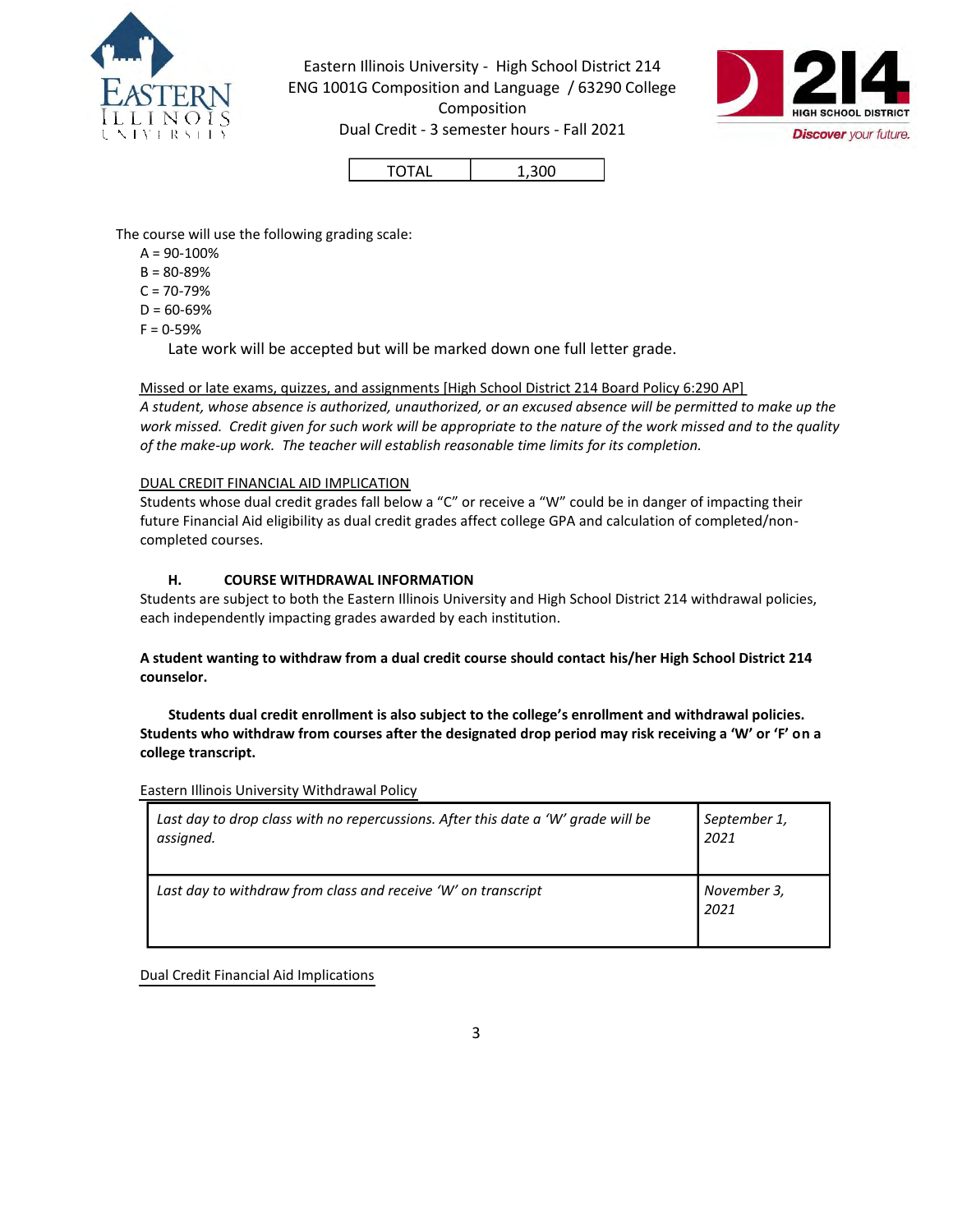

Eastern Illinois University - High School District 214 ENG 1001G Composition and Language / 63290 College Composition UNIVERSITY **Dual Credit - 3 semester hours - Fall 2021 Discover** your future.



Students whose dual credit grades fall below a "C" or receive a "W" could be in danger or impacting their future Financial Aid eligibility as dual credit grades affect college GPA and calculation of completed/noncompleted courses.

#### **I. ACADEMIC DISHONESTY**

Students are subject to both the Harper College and High School District 214 academic integrity and honesty policies. Each may impact the academic activities at each institution.

#### Eastern Illinois University Student Code of Conduct/Academic Integrity:

This class will operate according to the Student Code of Conduct for EIU that can be found on the University's website...http://www.eiu.edu/~judicial/studentconductcode.php. Strict adherence to this policy will be expected at all times without exception. Violators of this policy will be subject to appropriate disciplinary actions.

#### **J. STUDENTS WITH DISABILITIES AND ACADEMIC ACCOMMODATIONS (High School District 214 Board Policy 6:120)**

*The District shall provide a free appropriate public education in the least restrictive environment and necessary related services to all children with disabilities enrolled in the District, as required by the Individuals With Disabilities Education Act (IDEA) and implementing provisions of the School Code, Section 504 of the Rehabilitation Act of 1973, and the Americans With Disabilities Act. The term "children with disabilities," as used in this policy, means children between ages 3 and 21 (inclusive) for whom it is determined, through*  definitions and procedures described in the Illinois State Board of Education's Special Education rules, that *special education services are needed. It is the intent of the District to ensure that students who are disabled*  within the definition of Section 504 of the Rehabilitation Act of 1973 are identified, evaluated, and provided *with appropriate educational services. Students may be disabled within the meaning of Section 504 of the Rehabilitation Act even though they do not require services pursuant to the IDEA.* 

For students eligible for services under IDEA, the District shall follow procedures for identification, evaluation, *placement, and delivery of services to children with disabilities provided in the Illinois State Board of Education's Special Education rules. For those students who are not eligible for services under IDEA, but, because of disability as defined by Section 504 of the Rehabilitation Act of 1973, need or are believed to need special instruction or related services, the District shall establish and implement a system of procedural safeguards. The safeguards shall cover students' identification, evaluation, and educational placement. This system shall include notice, an opportunity for the student's parent(s)/guardian(s) to examine relevant records, an impartial hearing with opportunity for participation by the student's parent(s)/guardian(s), and representation by counsel, and a review procedure.* 

*The District may maintain membership in one or more cooperative associations of school districts that shall assist the School District in fulfilling its obligations to the District's disabled students.*

#### **K. MISCELLANEOUS**

The instructor is available during Seminar and before school for one-on-one assistance.